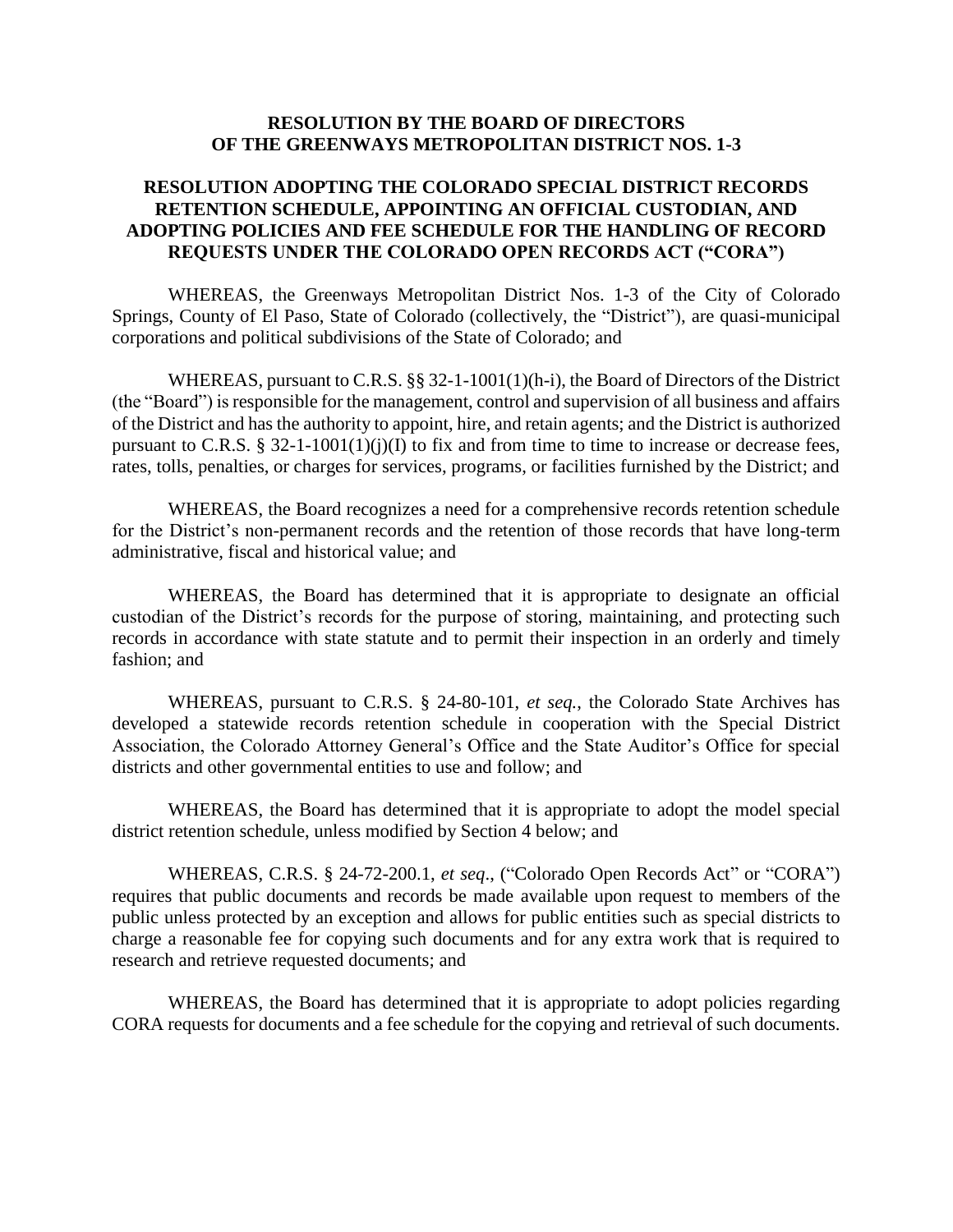## NOW THEREFORE, BE IT RESOLVED BY THE BOARDS OF DIRECTORS OF THE GREENWAYS METROPOLITAN DISTRICT NOS. 1-3 OF THE CITY OF COLORADO SPRINGS, COUNTY OF EL PASO, COLORADO AS FOLLOWS:

Section 1. The Board designates the Board Secretary as the Official Custodian of public records as such term is used in C.R.S. § 24-72-202. The Official Custodian is authorized to develop such procedures as may be reasonably required for the protection of such records. On behalf of the District, the Official Custodian may charge the maximum fees allowed by law for the development of a privilege log, copies, a printout or photograph, and such other services as are authorized by law.

The Board hereby sets a charge of \$33.58 per hour for research and retrieval of documents. The first hour of time spent for research and retrieval will be without charge.

Unless otherwise determined by the Board, all such fees and charges shall be increased or decreased for changes in the maximum rates allowed by law.

Section 2. The Official Custodian shall have the authority to designate such persons and/or organizations as it shall determine appropriate to perform any and all acts necessary to the maintenance, care, and keeping of the District's records. This may include, and shall not be limited to, the temporary, off-site storage of such records.

Section 3. The Board hereby adopts the 2008 Colorado Special District Records Retention Schedule ("Schedule") and all subsequent amendments, modifications, and revisions.

Section 4. Unless otherwise prescribed by Statute, all District records shall be retained in accordance with the Schedule and the Board authorizes the District Secretary or the Official Custodian to submit a request to the Colorado State Archivist to adopt the Schedule. Approval from the State Archivist is legal authority for the destruction and preservation of District records. This Schedule may be amended from time to time as required by the Official Custodian or by the State Archivist.

Section 5. All District records are public records and shall be available for public inspection, unless prohibited by the exceptions of Part 2 of Title 24, Article 72, C.R.S. Inspection shall be permitted during normal hours, Monday through Friday, except on holidays, at a time set by the official custodian.

Section 6. No person shall be permitted to inspect or copy any records of the District, if, in the opinion of the Official Custodian after consultation with the District's general counsel, such inspection or copying would be prohibited by one or more exceptions set forth in the Colorado Open Records Act.

Section 7. Unless otherwise directed by the Board, by July 1 of every five-year period after July 1, 2019, the Official Custodian shall adjust the maximum hourly fee specified in this Resolution in accordance with the percentage change over the period of the United States Department of Labor, Bureau of Labor Statistics, Consumer Price Index for Denver-Aurora